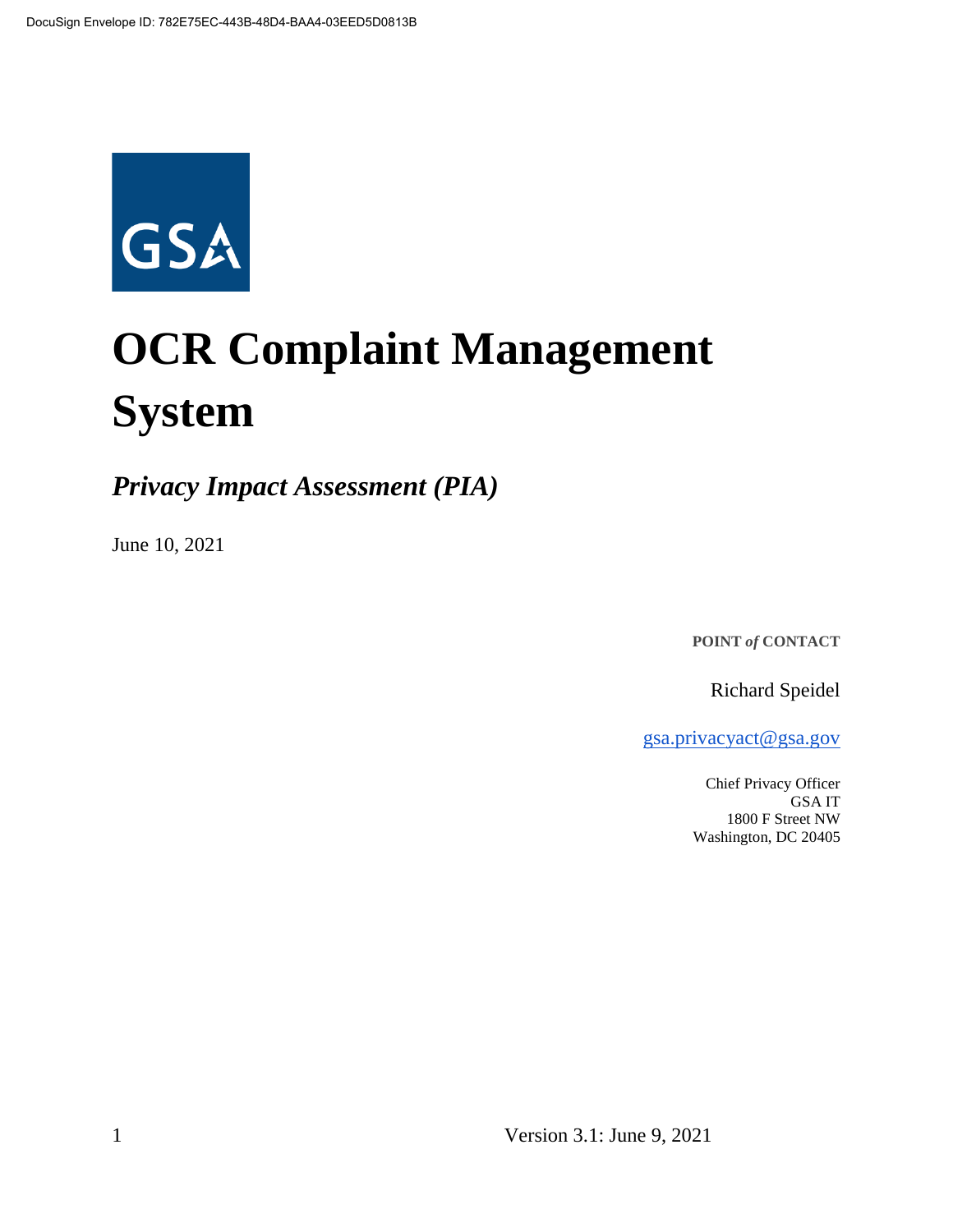## **Instructions for GSA employees and contractors:**

This template is designed to help GSA employees and contractors comply with the  $E$ -Government Act of 2002, Section 208. GSA conducts privacy impact assessments (PIAs) for electronic information systems and collections in accordance with CIO 1878.3 Developing and Maintaining Privacy Threshold Assessments, Privacy Impact Assessments, Privacy Act Notices, and System of Records Notices. The template is designed to align with GSA business processes and can cover all of the systems, applications, or projects logically necessary to conduct that business.

The document is designed to guide GSA Program Managers, System Owners, System Managers, and Developers as they assess potential privacy risks during the early stages of development and throughout the system, application, or project's life cycle.

The completed PIA shows how GSA builds privacy protections into technology from the start. Completed PIAs are available to the public at gsa.gov/pia.

Each section of the template begins with a statement of GSA's commitment to the Fair Information Practice Principles (FIPPs), a set of eight precepts that are codified in the Privacy Act of 1974.

**Please complete all sections in italicized brackets and then delete the bracketed guidance, leaving only your response.** Please note the instructions, signatory page, and document revision history table will be removed prior to posting the final PIA to GSA's website. **Please send any completed PIAs or questions to gsa.privacyact@gsa.gov.**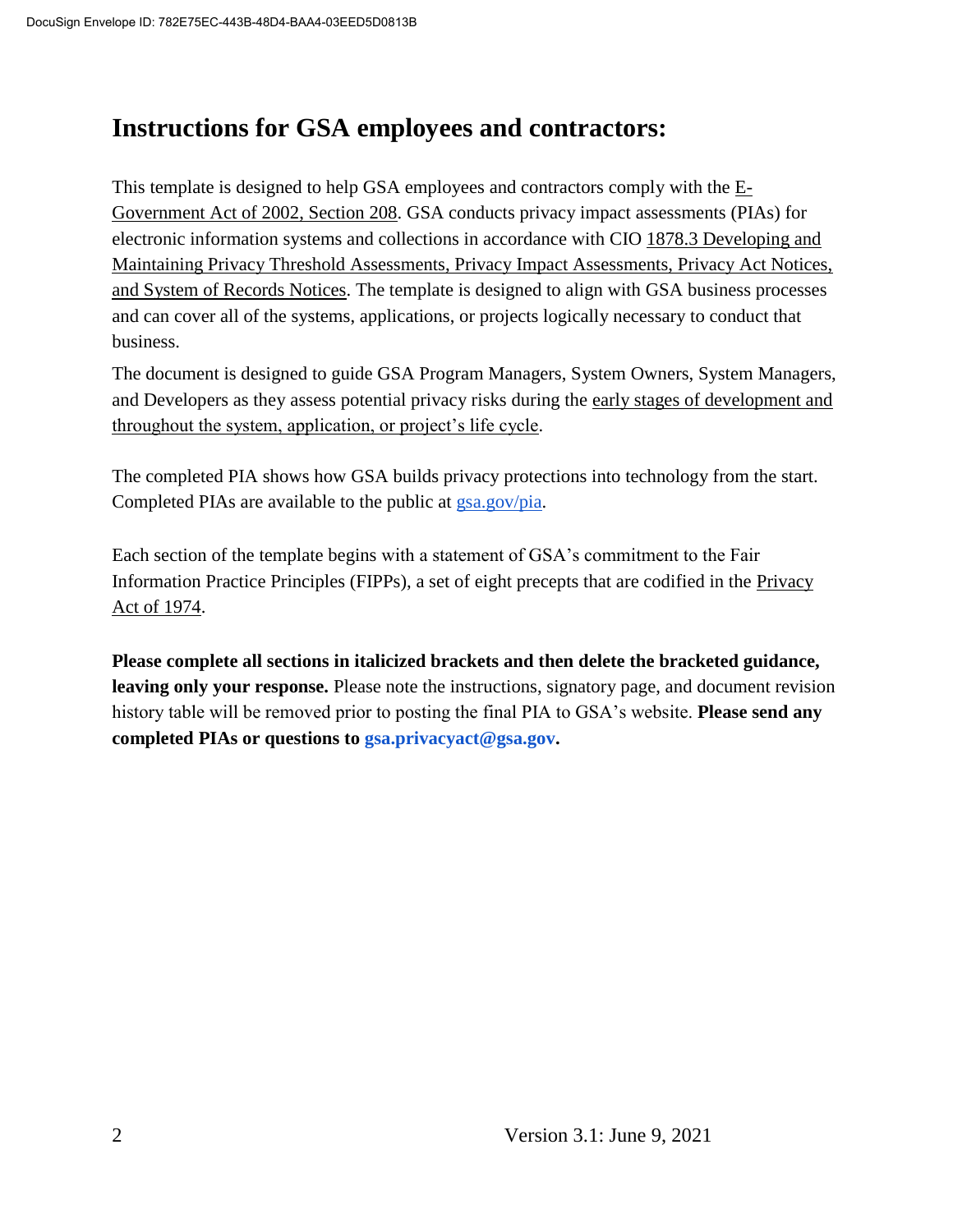# **Stakeholders**

Name of Information System Security Manager (ISSM):

• Nate Ciano, ISSM

Name of Program Manager/System Owner:

● Aluanda R. Drain, Acting Associate Administrator

# **Signature Page**

Signed:

-DocuSigned by:

Nathaniel Ciano

Information System Security Manager (ISSM)

-DocuSigned by:

 $\mu$ uu $\mu$ u $\mu$ 

Program Manager/System Owner

-DocuSigned by:

 $\frac{1}{2}$ 

Chief Privacy Officer (CPO) - Under the direction of the Senior Agency Official for Privacy (SAOP), the CPO is responsible for evaluating the PIA and ensuring the program manager/system owner has provided complete privacy-related information.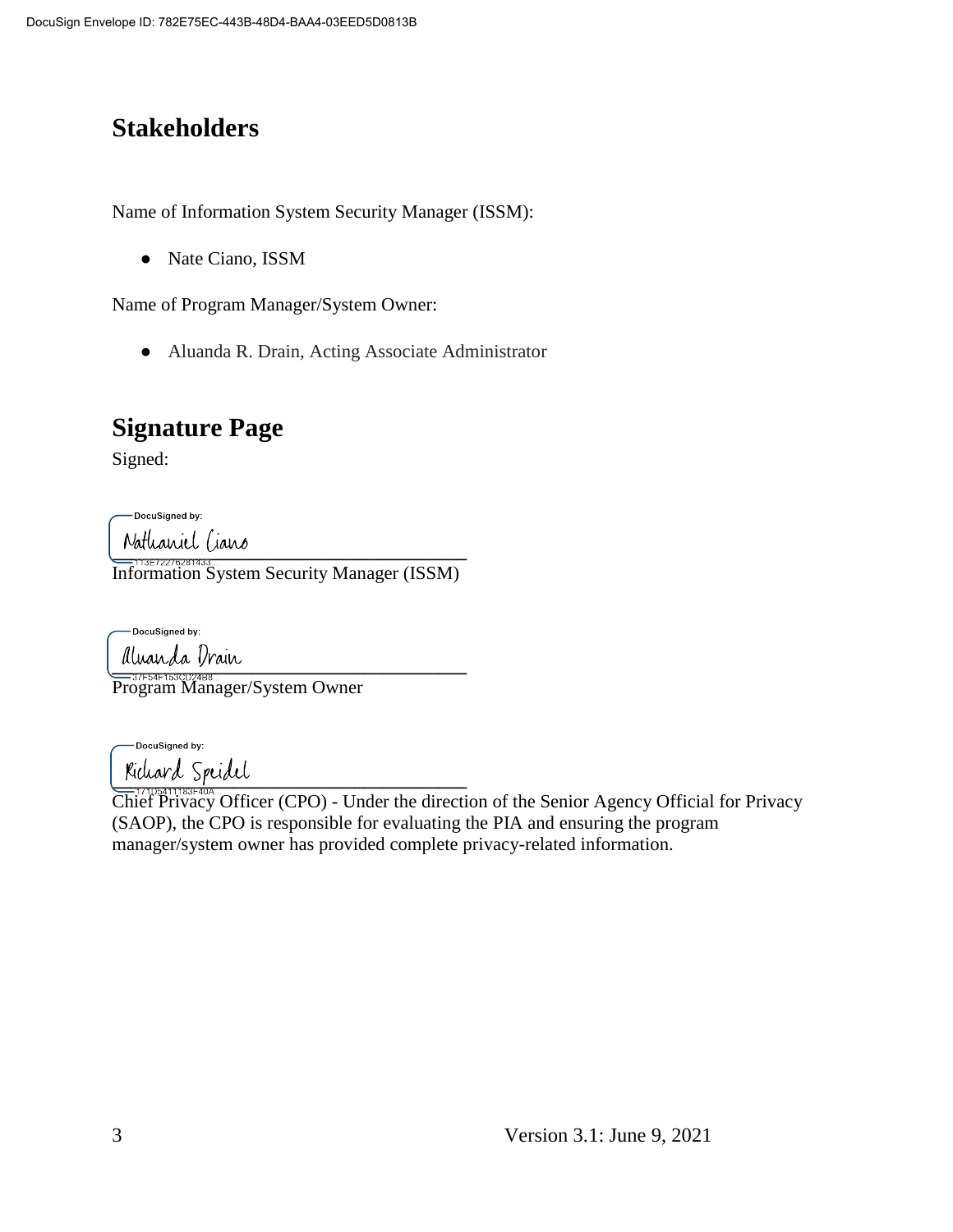# **Table of contents**

#### **SECTION 1.0 PURPOSE OF COLLECTION**

1.1 What legal authority and/or agreements allow GSA to collect, maintain, use, or disseminate the information?

1.2 Is the information searchable by a personal identifier, for example a name or Social Security number? If so, what Privacy Act System of Records Notice(s) applies to the information being collected?

1.3 Has an information collection request (ICR) been submitted to or approved by the Office of Management and Budget (OMB)? If yes, provide the relevant names, OMB control numbers and expiration dates.

1.4 What is the records retention schedule for the information system(s)? Explain how long and for what reason the information is kept.

#### **SECTION 2.0 OPENNESS AND TRANSPARENCY**

2.1 Will individuals be given notice before the collection, maintenance, use or dissemination and/or sharing of personal information about them? If not, please explain.

#### **SECTION 3.0 DATA MINIMIZATION**

3.1 Why is the collection and use of the PII necessary to the project or system?

3.2 Will the system create or aggregate new data about the individual? If so, how will this data be maintained and used?

3.3 What controls exist to protect the consolidated data and prevent unauthorized access?

3.4 Will the system monitor members of the public, GSA employees, or contractors?

3.5 What kinds of report(s) can be produced on individuals?

3.6 Will the data included in any report(s) be de-identified? If so, how will GSA aggregate or de-identify the data?

#### **SECTION 4.0 LIMITS ON USES AND SHARING OF INFORMATION**

4.1 Is the information in the system, application, or project limited to only the information that is needed to carry out the purpose of the collection, maintenance, use, or dissemination?

4.2 Will GSA share any of the information with other individuals, Federal and/or state agencies, or private sector organizations? If so, how will GSA share the information?

4.3 Is the information collected directly from the individual or is it taken from another source? If so, what is the other source(s)?

4.4 Will the system, application, or project interact with other systems, either within GSA or outside of GSA? If so, what other system(s), application(s) or project(s)? If so, how? If so, is a formal agreement(s) in place?

#### **SECTION 5.0 DATA QUALITY AND INTEGRITY**

5.1 How will GSA verify the information collection, maintenance, use, or dissemination for accuracy and completeness?

#### **SECTION 6.0 SECURITY**

6.1 Who or what will have access to the data in the project? What is the authorization process for access to the project?

6.2 Has GSA completed a system security plan (SSP) for the information system(s) supporting the project?

6.3 How will the system be secured from a physical, technical, and managerial perspective?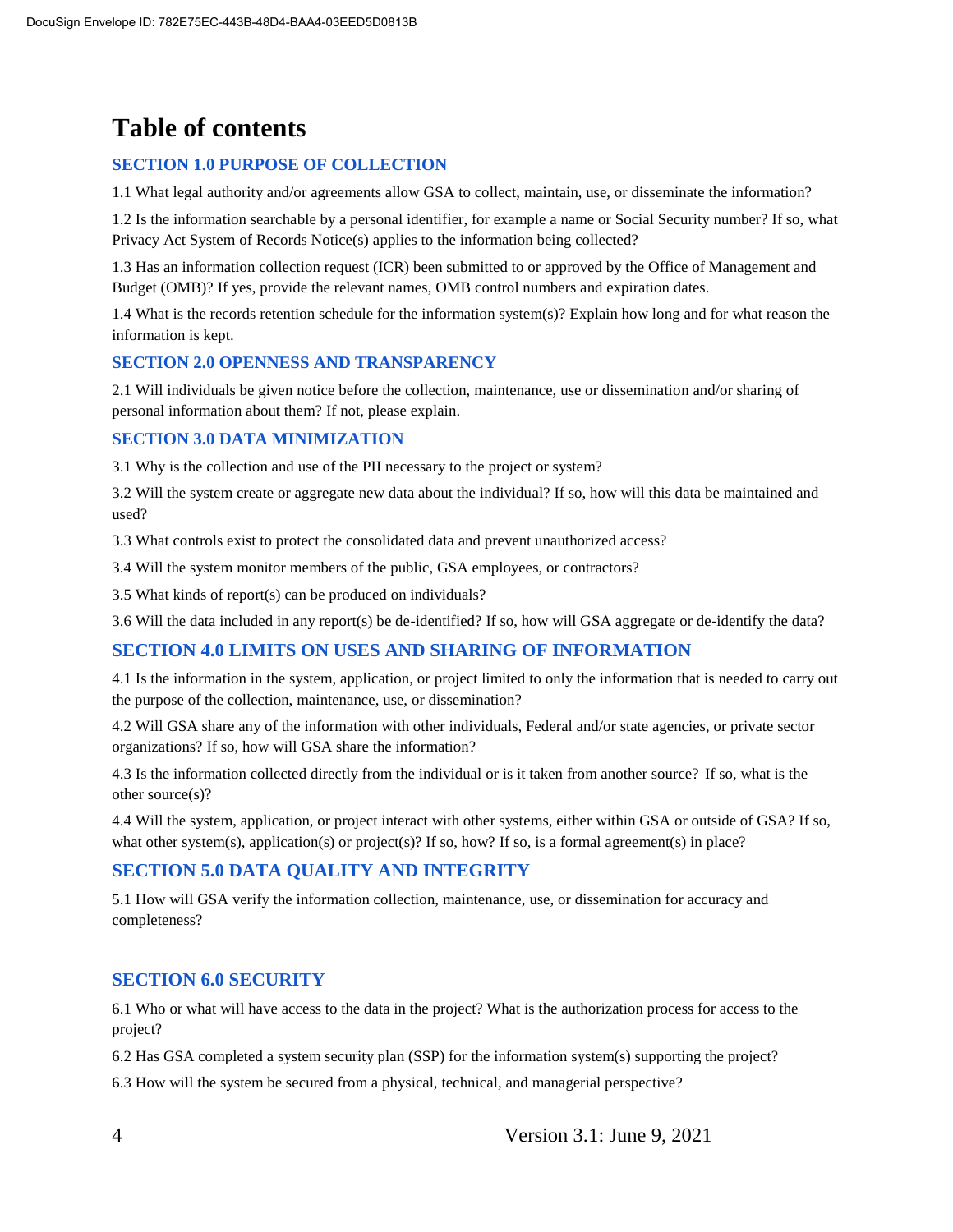6.4 Are there mechanisms in place to identify and respond to suspected or confirmed security incidents and breaches of PII? If so, what are they?

#### **SECTION 7.0 INDIVIDUAL PARTICIPATION**

7.1 What opportunities do individuals have to consent or decline to provide information? Can they opt-in or opt-out? If there are no opportunities to consent, decline, opt in, or opt out, please explain.

7.2 What procedures allow individuals to access their information?

7.3 Can individuals amend information about themselves in the system? If so, how?

#### **SECTION 8.0 AWARENESS AND TRAINING**

8.1 Describe what privacy training is provided to users, either generally or specifically relevant to the project.

#### **SECTION 9.0 ACCOUNTABILITY AND AUDITING**

9.1 How does the system owner ensure that the information is being used only according to the stated practices in this PIA?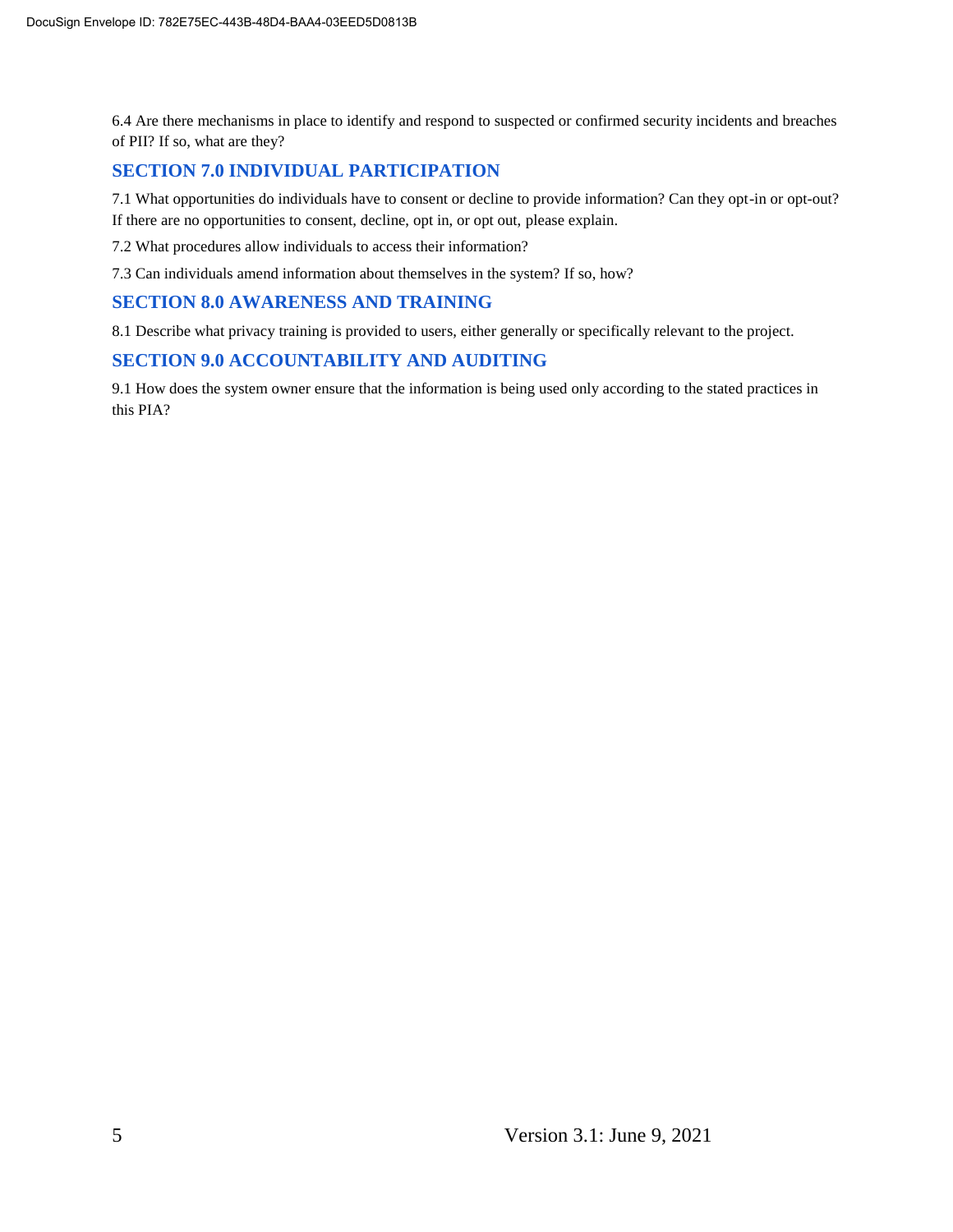#### **Document purpose**

This document contains important details about the Office of Civil Rights (OCR) Complaint Management System*.* To accomplish its mission OCR must, in the course of processing equal employment opportunity (EEO) complaints, collect personally identifiable information (PII) about the people who file EEO complaints. PII is any information<sup>[1]</sup> that can be used to distinguish or trace an individual's identity like a name, address, or place and date of birth.

GSA uses Privacy Impact Assessments (PIAs) to explain how it collects, maintains, disseminates, uses, secures, and destroys information in ways that protect privacy. This PIA comprises sections that reflect GSA's privacy policy and program goals. The sections also align to the Fair Information Practice Principles (FIPPs), a set of eight precepts codified in the Privacy Act of 1974.[2]

#### **A. System, Application, or Project Name:**

The OCR Complaint Management Systems, commonly known as iComplaints, is a commercial off-the-shelf, electronic records system used to track complaints and supporting documentation relating to individual and class complaints of employment discrimination and retaliation prohibited by civil rights statues. The OCR Complaint Management System is also used to meet EEOC data reporting requirements as set forth in the Code of Federal Regulations governing federal sector EEO Complaint processing (29 CFR parts 1614) and the Notification and Federal Employee Antidiscrimination and Retaliation Act of 2002 (No Fear Act). The OCR Complaint Management System (iComplaints) is part of GSAs (input security info), and is part of the Enterprise Architecture System (EAS) and gets its lifespan through the EAS authority to operate (ATO).

#### **B. System, application, or project includes information about:**

The OCR Complaint Management System, iComplaints, includes information about: GSA federal employees and applicants for employment who are EEO complainants, representatives, witnesses, and potentially, GSA personnel involved in investigations.

#### **C. For the categories listed above, how many records are there for each?**

There are approximately 3,264 unique records about GSA employees and applicants for employment who are EEO complainants as of May 2021.

#### **D. System, application, or project includes these data elements:**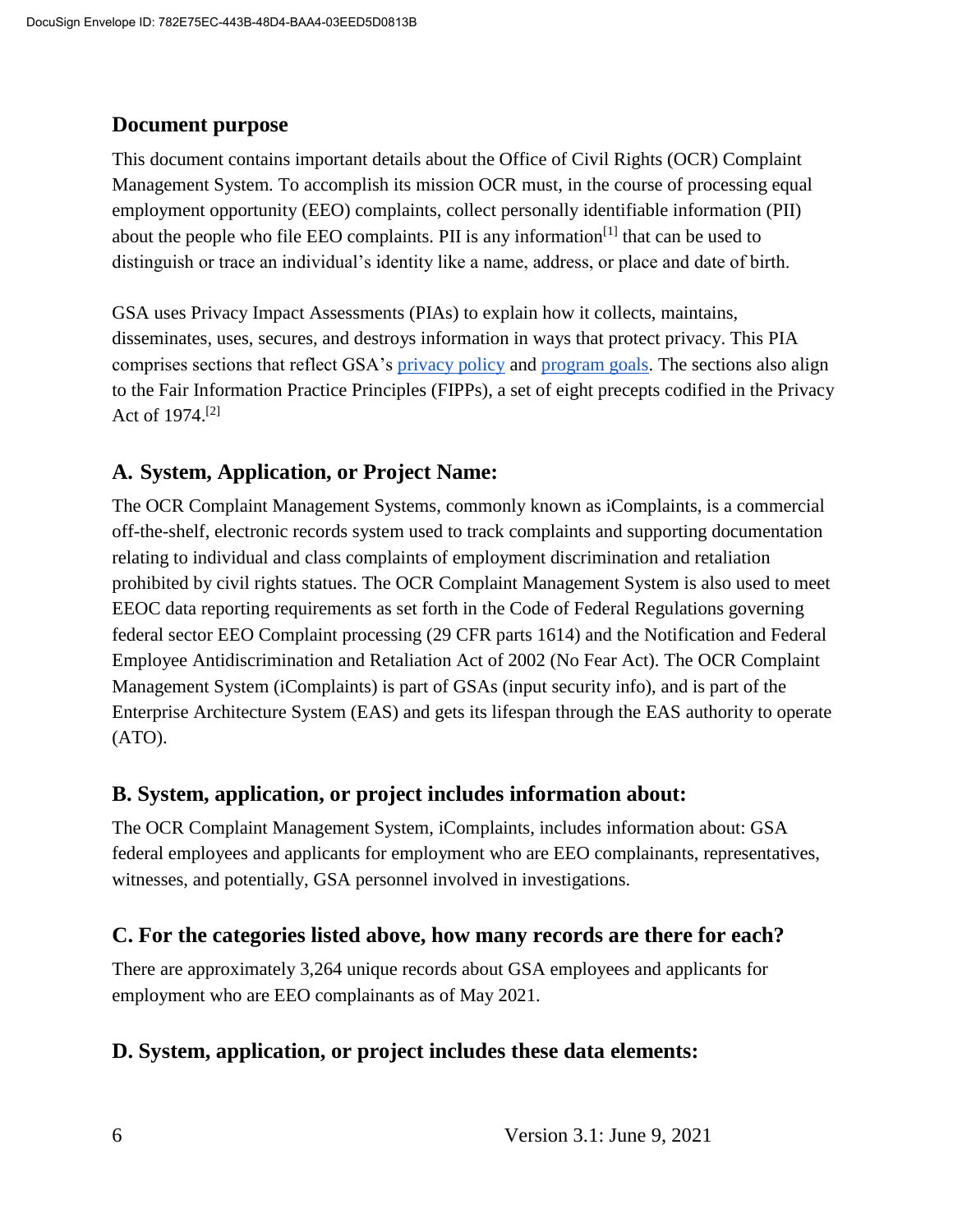OCR maintains the following information about individuals, when relevant to EEO complaint activity, within OCR Complaint Management System:

- Name and other biographic information, including date of birth; race; national origin; sex, including pregnancy status, sexual orientation, and gender identity; religion; disability status and other medical information; genetic information; and prior EEO activity.
- Contact information, such as home and work address; telephone numbers; email addresses.
- Financial information related to fact-based inquiries for complaints, which may include credit card bills, credit reports; payments to medical institutions, bank transfer data for settlement or other payments from the agency.

The results of complaint inquiries (direct, comparative, and statistical evidence and information from forms, sworn statements of fact, reports, and summaries) as routinely created and collected during the course of federal sector EEO complaint processing are entered and maintained in the database.

## **Overview**

All data fields within the OCR Complaint Management System exist to give GSA the ability to not only identify the issues and bases of EEO complaints, the complainants, the witnesses, and other information necessary to analyze complaint activity and trends, but also to track and monitor the location, current status, and length of time elapsed at each stage of the federal sector complaint process consistent with EEOC Management Directive 110. While certain information is mandatory, other information is collected only when material is relevant to an investigation, or necessary for the preparation and submission of EEO activity reports to the EEOC and/or Congress.

The information collected by this system is covered by Government-wide System of Records Notice EEOC/GOVT-1, Equal Employment Opportunity in the Federal Government Complaint and Appeal Records.

## **SECTION 1.0 PURPOSE OF COLLECTION**

*GSA states its purpose and legal authority before collecting PII.*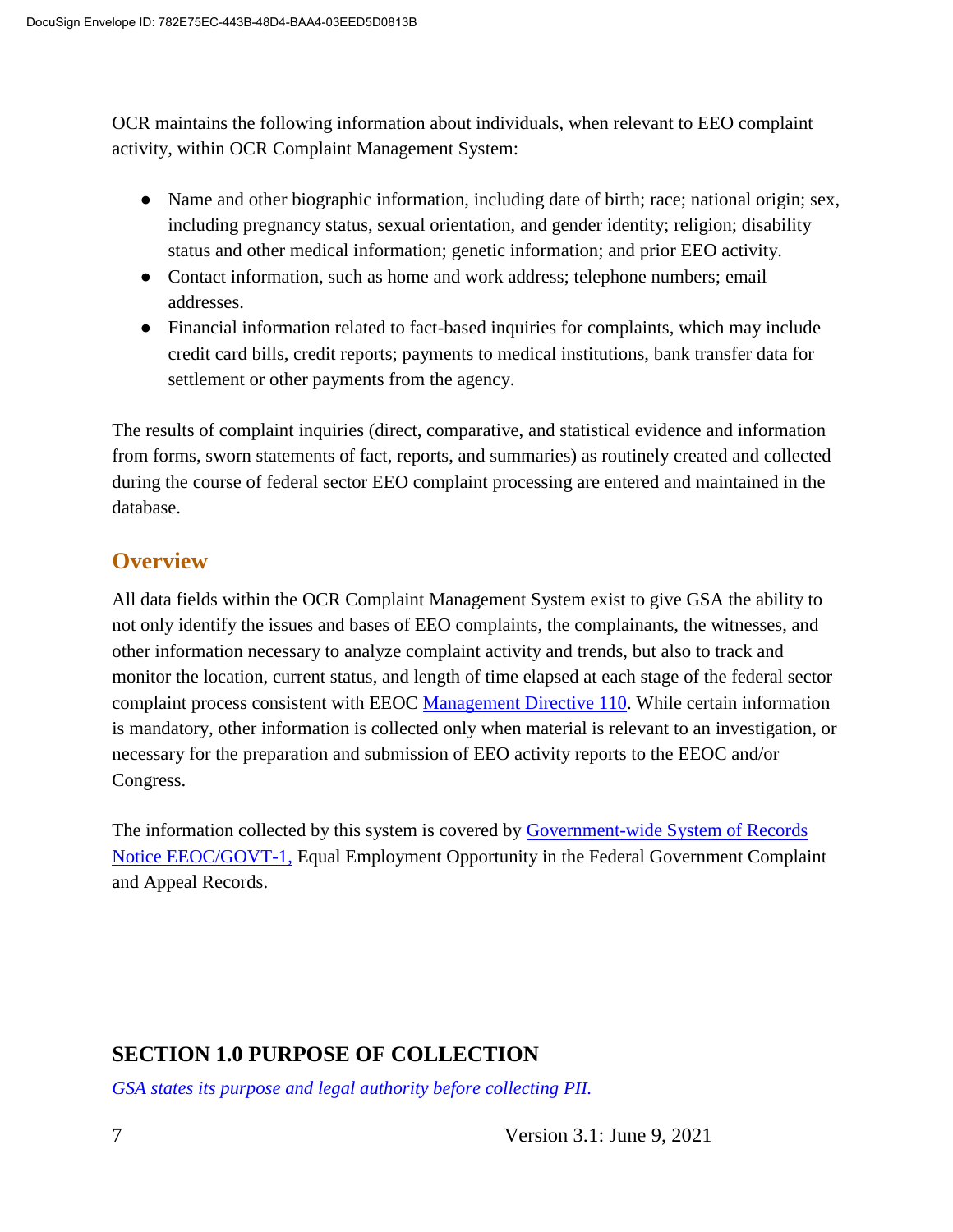#### **1.1 What legal authority and/or agreements allow GSA to collect, maintain, use, or disseminate the information?**

The collection of information is mandated by EEOC regulations at 29 CFR Part 1614, which directs federal agencies to process complaints of alleged discrimination under the laws enforced by the EEOC. EEO Management Directive 715 (MD-715), *Essential Elements of Model Agency Programs under Title VII of the Civil Rights Act and Rehabilitation Act,* issued by the EEOC, requires that the agency use a complaint tracking and monitoring system that permits the agency to identify the location, status, and length of time elapsed at each of the agency's complaint resolution process, the issues and bases of the complaints, the aggrieved individuals and complainants, the involved management officials, and other information necessary to analyze complaint activity and identify trends.

Agencies must submit annual reports of aggregated complaints-related statistics to the EEOC and to Congress. They must also purchase and/or develop systems that can compile the necessary information to track EEO complaint activity for case management and reporting in accordance with EEOC regulations and MD-715. https://www.eeoc.gov/federal/directives/md715.cfm

## **1.2 Is the information searchable by a personal identifier, for example a name or Social Security Number? If so, what System of Records Notice(s) apply/applies to the information?**

Information is searchable by name or complaint ID only. GSA's System of Records of Notice can be found in the Federal Register at:

https://www.federalregister.gov/documents/1996/11/26/96-30071/privacy-act-of-1974-systemof-records

## **1.3 Has an Information Collection Request (ICR) been submitted to or approved by the Office of Management and Budget (OMB)? If yes, provide the relevant names, OMB control numbers, and expiration dates.**

No. The OCR Complaint Management System does not serve an information collection-related function subject to the Paperwork Reduction Act. Consequently, OCR has not submitted an information collection request to OMB.

## **1.4 Has a records retention schedule been approved by the National Archives and Records Administration (NARA)? Explain how long and for what reason the information is retained.**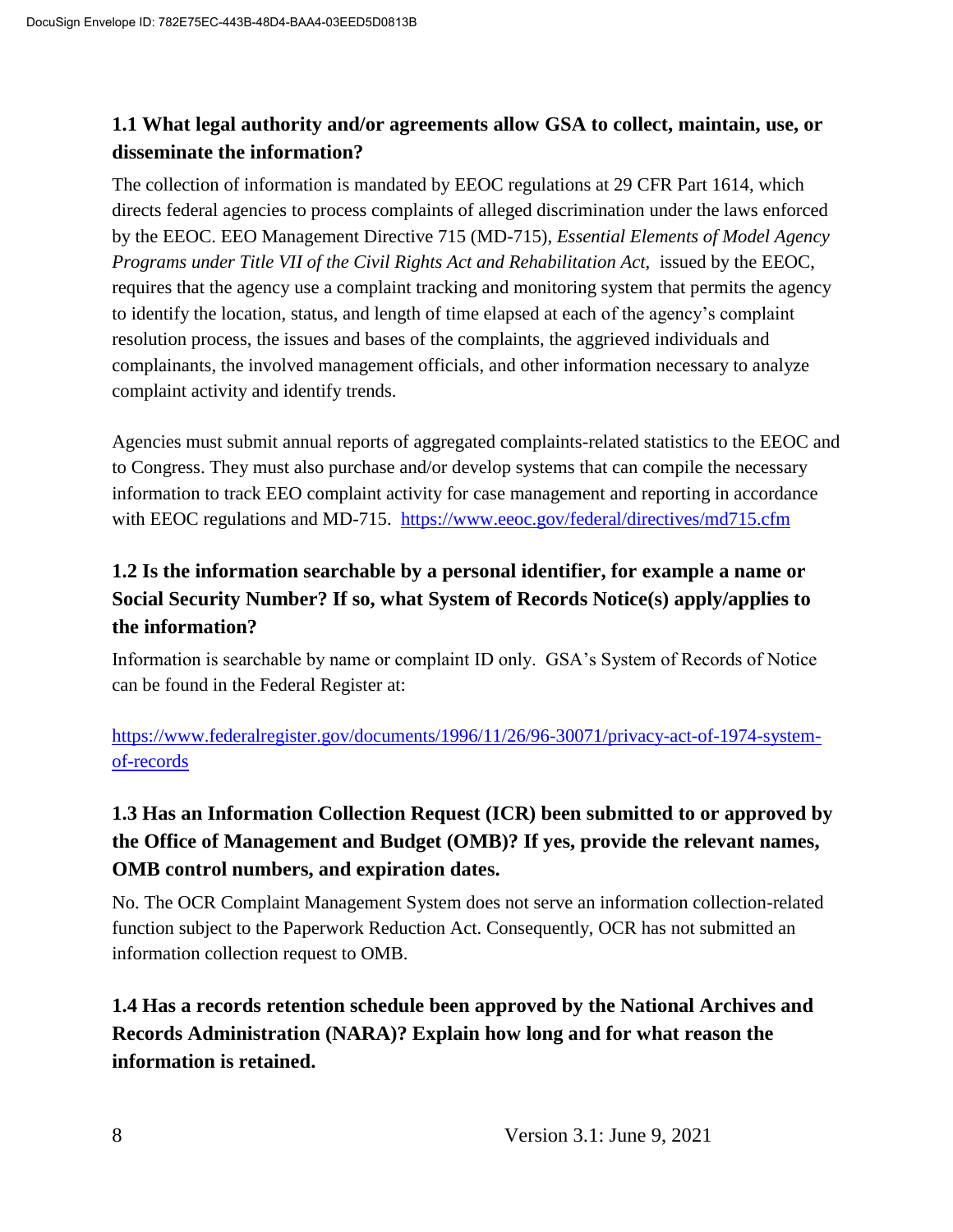Yes. Specific to EEO complaint records, NARA has established standards for records retention under File #332. The Agency will remove and place cases in inactive files after resolution of the EEO case. There will be a cut off of inactive files annually. GSA will destroy case files 4 years after cutoff (GRS1, item 25a).

#### **SECTION 2.0 OPENNESS AND TRANSPARENCY**

*GSA is open and transparent. It notifies individuals of the PII it collects, maintains, uses or disseminates as well as how it protects and shares it. It provides straightforward ways for individuals to learn how GSA handles PII.*

#### **2.1 Will individuals be given notice before the collection, maintenance, use or dissemination of personal information about themselves? If not, please explain.**

Yes. Individuals are given notice of how information collected in the OCR Complaint Management System may be used through the following statement on OCR's website located at https://akassistant-pd.gsa.gov/efile-gsa-prod/login/:

"*The authority for collecting this information is 49 U.S.C. 114, and 42 U.S.C. 2000e-16(b) and (c). Purpose: This information is needed to initiate the employee web-based EEO complaints. Disclosure: Furnishing this information is voluntary; however, failure to provide it will delay electronic processing of your complaint. Routine Uses: This information may be disclosed to individuals that have a need to know the information in the performance of official duties associated with providing assistance in processing EEO complaints. This information may also be shared pursuant to the Privacy Act System of Records EEOC/GOVT-1 Equal Employment Opportunity in the Federal Government Complaint and Appeal Records (July 30, 2002, 67 FR 49338)."*

However, EEO complaints and eFile typically do not rely on directly identifying PII for analysis. To the extent that GSA seeks to publish or share information that directly identifies individuals, it will first seek the individual's consent. All other EEO complaint-related information is otherwise shared in an aggregated form to limit individual identification.

## **SECTION 3.0 DATA MINIMIZATION**

*GSA limits PII collection only to what is needed to accomplish the stated purpose for its collection. GSA keeps PII only as long as needed to fulfill that purpose.*

#### **3.1 Why is the collection and use of the PII necessary to the system, application, or project?**

9 Version 3.1: June 9, 2021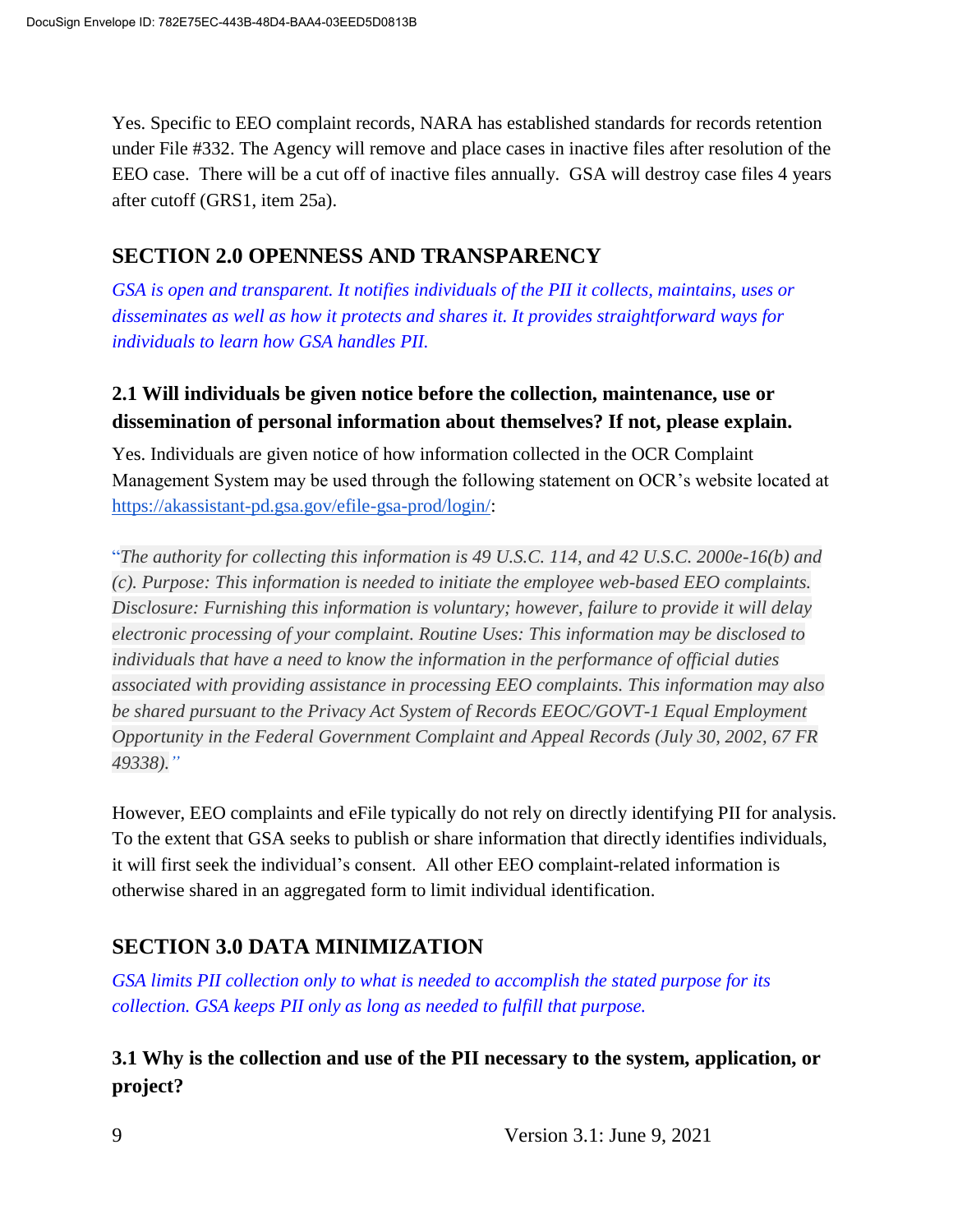Even without the OCR Complaint Management System, OCR would have to collect and use PII in order to fulfill its mission to provide a work environment free of discrimination and retaliation, in compliance with EEOC laws and regulations and with the No FEAR Act. OCR's staff uses the PII collected and maintained in the OCR Complaint Management System to:

- Manage and track formal and informal EEOC complaints;
- Review the status of open cases;
- Analyze trends with EEO activity; and
- Prepare and submit annual reports to Congress and to the EEOC.

GSA OCR is able to submit the required annual MD-715 report to Congress and the annual Federal EEO Statistical Report of Discrimination Complaints (EEOC Form 462) to the EEOC more easily using the OCR Complaint Management System. These reports include only summary level/aggregate data. OCR regularly produces for internal use only reports that include personal information on individuals.

#### **3.2 Will the system, application, or project create or aggregate new data about the individual? If so, how will this data be maintained and used?**

Yes. The OCR Complaint Management System maintains information concerning GSA staff, applicants for employment, and former employees who contact OCR to file informal and formal EEO complaints. This data is used for mandatory reporting requirements to various statutory authorities, program management/administration, and quality control.

#### **3.3 What protections exist to protect the consolidated data and prevent unauthorized access?**

OCR employees are the only authorized users of the OCR Complaint Management System. Role-based access control (RBAC) is implemented in the OCR Complaint Management System to control access to the system and to prevent unauthorized use. Roles are defined for each authorized user, which prevents authorized users from accessing other parts of the system. Users are strongly authenticated to the system. The system logs unauthorized access attempts.

#### **3.4 Will the system monitor the public, GSA employees, or contractors?**

No. The OCR Complaint Management System does not monitor the public, GSA employees, or contractors.

#### **3.5 What kinds of report(s) can be produced on individuals?**

10 Version 3.1: June 9, 2021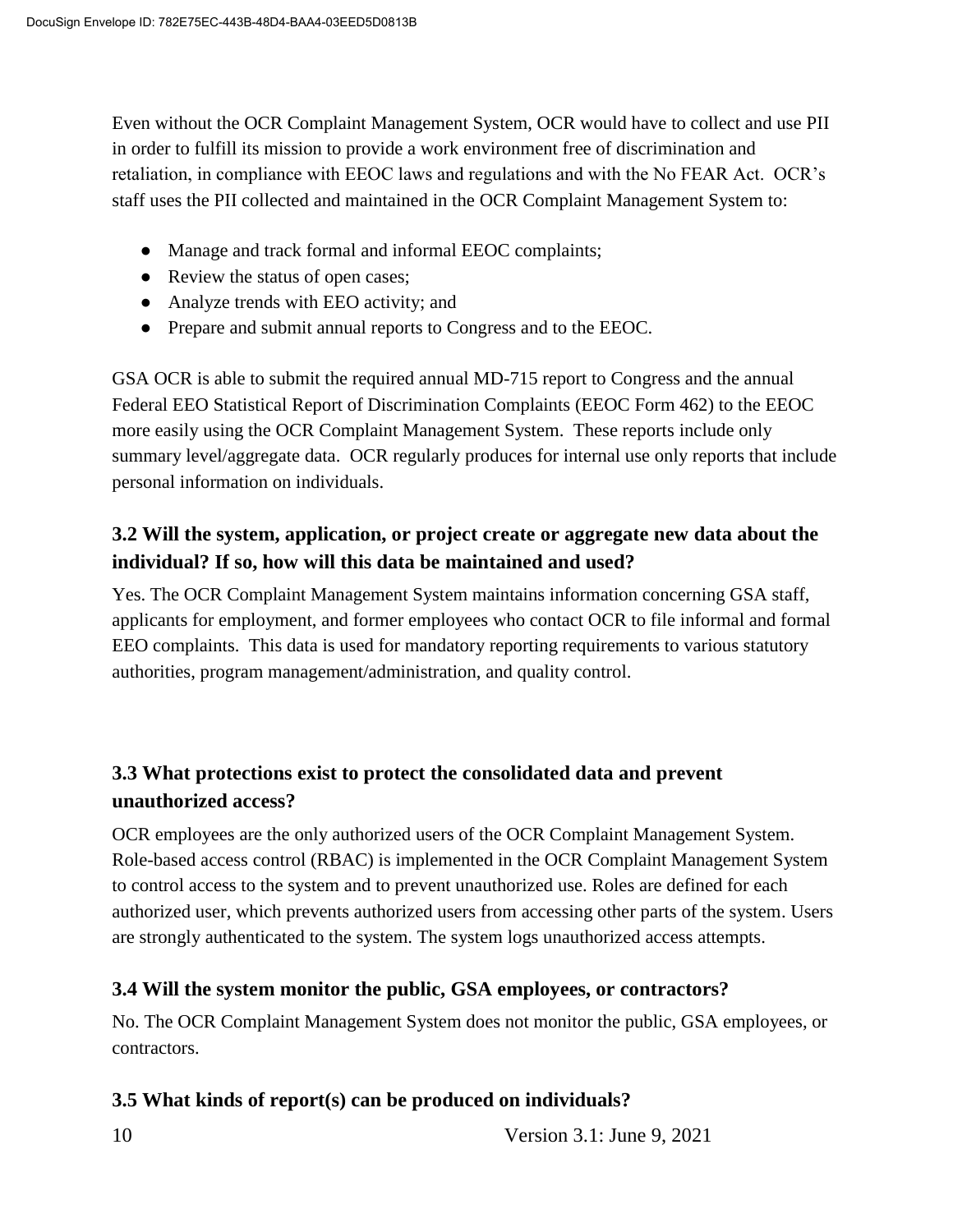- Ad-hoc query reports are produced on individuals
- The No FEAR Act Report and the EEOC Form 462 report are aggregated and do not provide information on individuals

#### **3.6 Will the data included in any report(s) be de-identified? If so, what process(es) will be used to aggregate or de-identify the data?**

All information in the reports is de-identified. No individuals are named. Data for these reports in narratives, tables, and graphics is in an aggregate form, reducing the ability to identify individuals based on pertinent criteria.

#### **SECTION 4.0 LIMITS ON USING AND SHARING INFORMATION**

*GSA publishes a notice about how it plans to use and share any PII it collects. GSA only shares PII in ways that are compatible with the notice or as stated in the Privacy Act.*

#### **4.1 Is the information in the system, application, or project limited to only the information that is needed to carry out the purpose of the collection?**

Yes. Only relevant information to facilitate the federal sector EEO process and summary level reporting on EEO complaint activity is included in the OCR Complaint Management System.

## **4.2 Will GSA share any of the information with other individuals, federal and/or state agencies, or private-sector organizations? If so, how will GSA share the information?**

Yes. GSA will create mandatory reports to Congress and to the EEOC. The data within the report is aggregate and no individual records are included.

If a hearing or appeal is requested, the Office of General Counsel is provided with the report of investigation and complaint file, as they defend the agency in EEO matters. Settlement agreements are shared with the Office of Human Resources Management for processing. The agency EEO director is aware of settlement agreements and high profile cases. Management officials and witnesses become aware of pending investigations for which their testimony is required. The information is also shared with GSA Heads of Service and Staff Offices (HSSOs), complainants and their representatives.

## **4.3 Is the information collected directly from the individual or is it taken from another source? If so, what is the other source(s)?**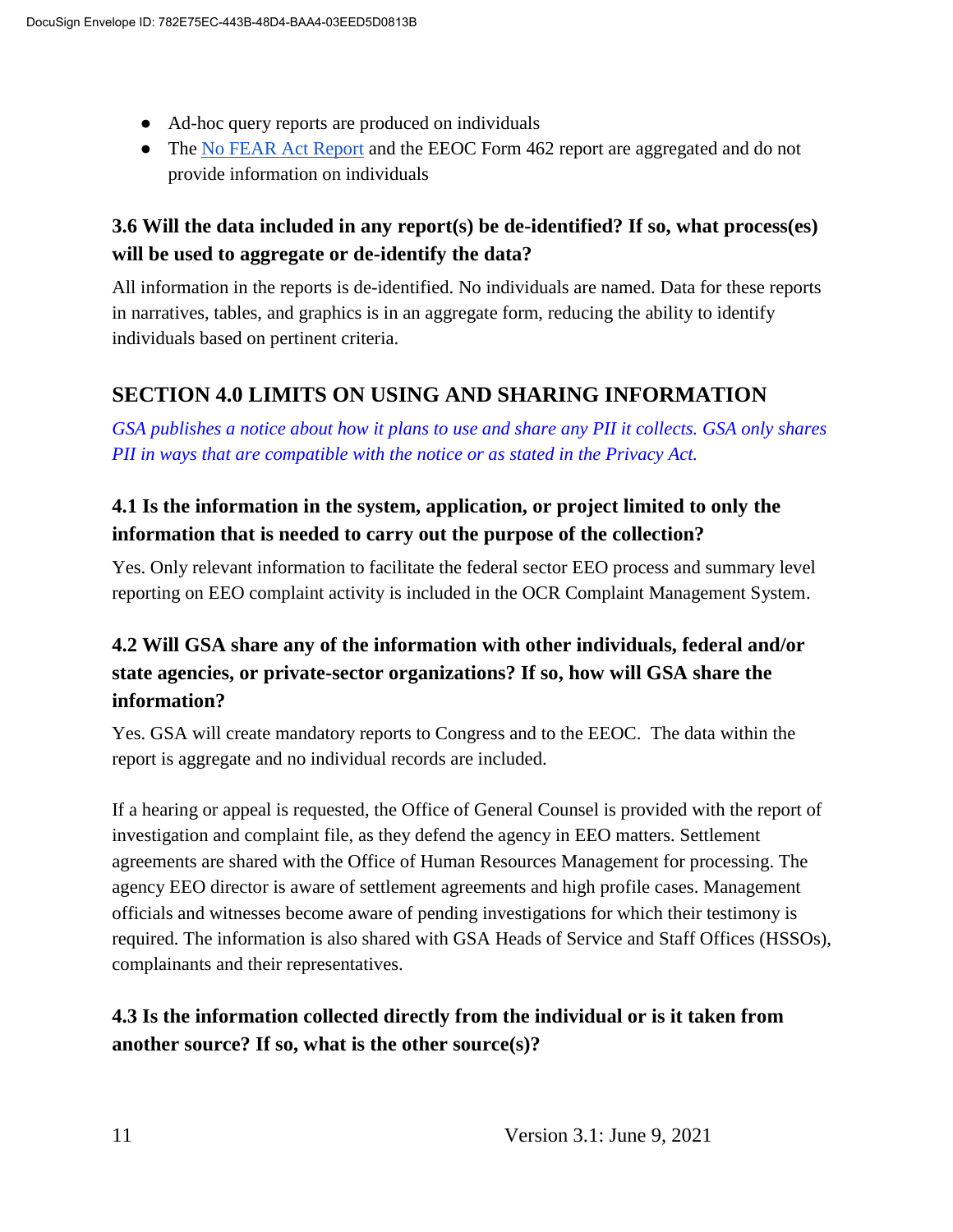The majority of data is collected directly from individuals, with the remaining information being related to other records or information systems, e.g. personnel files. Information from other sources is required to supplement the information provided by the individual. The information is indirectly collected as a result of the media (for example, the web form). It may include data such as timestamp, operating system, and user-agent ("browser"). Contextual data often contains information captured by GSA.

#### **4.4 Will the system, application, or project interact with other systems, applications, or projects, either within or outside of GSA? If so, who and how? Is a formal agreement(s) in place?**

No. The system will not directly interact with other internal GSA systems or external systems. The system does produce reports that are disclosed to other agencies.

## **SECTION 5.0 DATA QUALITY AND INTEGRITY**

*GSA makes reasonable efforts to ensure that all PII it maintains is accurate, relevant, timely, and complete.*

## **5.1 How will the information collected, maintained, used, or disseminated be verified for accuracy and completeness?**

GSA primarily collects information directly from participants, which ensures that the information is as accurate as possible.

## **SECTION 6.0 SECURITY**

*GSA protects PII from loss, unauthorized access or use, destruction, modification, or unintended or inappropriate disclosure.*

## **6.1 Who or what will have access to the data in the system, application, or project? What is the authorization process to gain access?**

Only certain OCR staff are granted access to the OCR Complaint Management System, based on their role and responsibility within OCR. All OCR staff that accesses the data has a Public Trust clearance. In accordance with GSA IT system security requirements, all requests are made using the ServiceNow system.

## **6.2 Has GSA completed a System Security Plan (SSP) for the information system(s) or application?**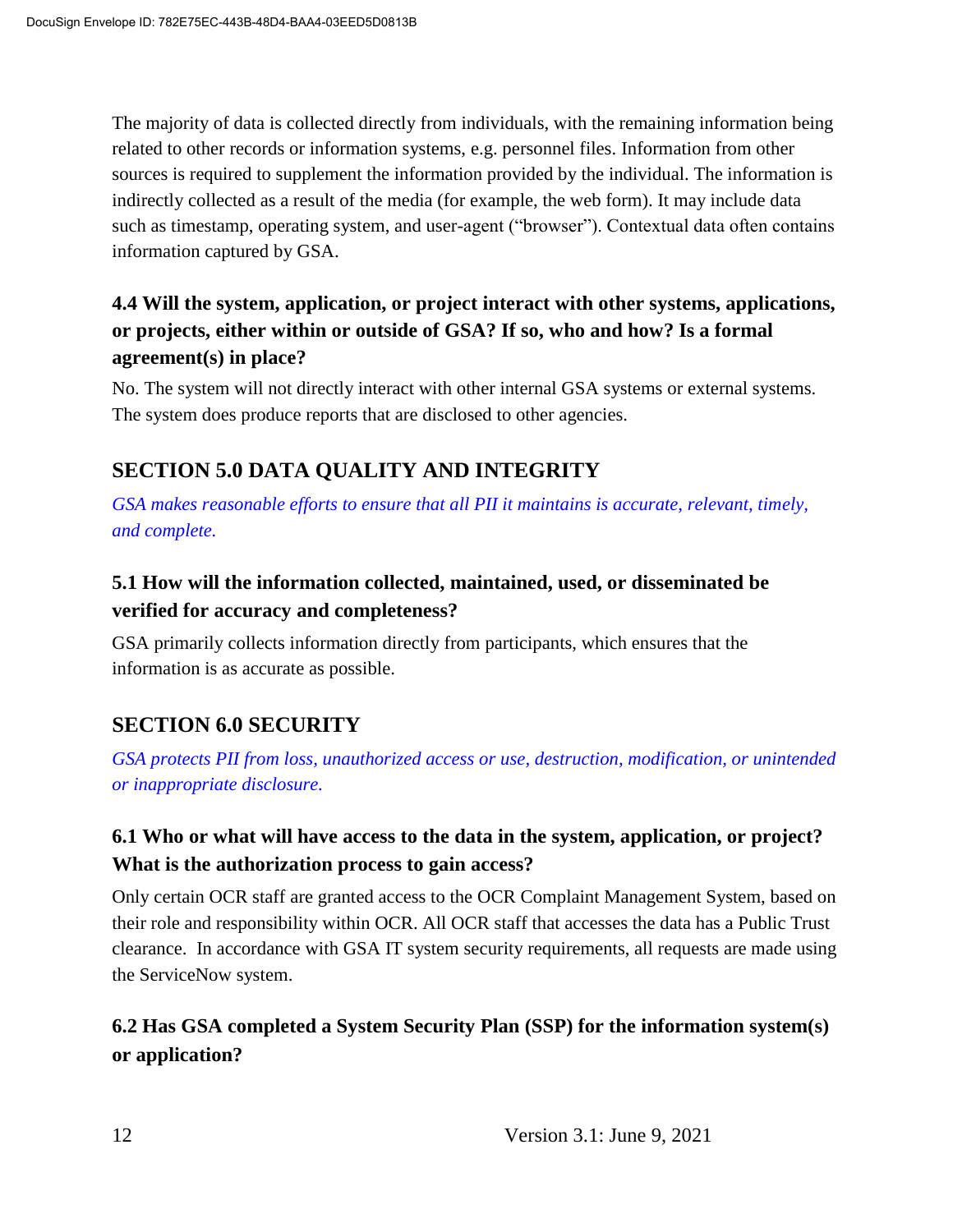GSA completed the system security plans (SSPs) for the systems that support and maintain the information used for the OCR Complaint Management System. GSA categorizes all of its systems using Federal Information Processing Standard Publication 199 and Standards for Security Categorization of Federal Information and Information Systems (FIPS 199). Typically the OCR Complaint Management System is conducted on systems that are rated as "moderate impact." Based on this categorization, GSA implements security controls from NIST Special Publication 800-53, "Recommended Security Controls for Federal Information Systems and Organizations" to secure its systems and data. ATO was granted in November 2019. The OCR Complaint Management System is part of the EAS.

#### **6.3 How will the system or application be secured from a physical, technical, and managerial perspective?**

GSA assesses information and systems for compliance risk, reputational risk, strategic risk, situational/circumstantial risk, and operational risk. In order to mitigate these risks to an acceptable level, GSA implements extensive security controls for information collected or maintained on its behalf, and conducts third-party assessments of vendors and services it procures.

GSA implements the following controls for internally maintained systems: GSA policies and procedures governing privacy and information security; background checks on all personnel with access to the system; initial and follow-on privacy and security awareness training for each individual with access to the system; physical perimeter security safeguards; Security Operations Center (SOC) to monitor antivirus and intrusion detection software; risk and controls assessments and mitigation; technical access controls, such as role-based access management and firewalls; and appropriate disaster mitigation strategies, breach notification processes and plans, and secure channels for submitting information.

GSA implements controls relevant to third party vendors and services according to risks identified for the following types of third party reviews: Third Party Security Assessment and Authorization (SA&A) Package; Statements on Standards for Attestation Engagements (SSAE) Review; Risk Assessments by Independent Organization; or a complete Risk Assessment by GSA.

#### **6.4 Are there mechanisms in place to identify and respond to suspected or confirmed security incidents and breaches of PII? If so, what are they?**

GSA has procedures in place for handling security incidents. GSA monitors use of its systems and is responsible for reporting any potential incidents directly to the relevant Information

13 Version 3.1: June 9, 2021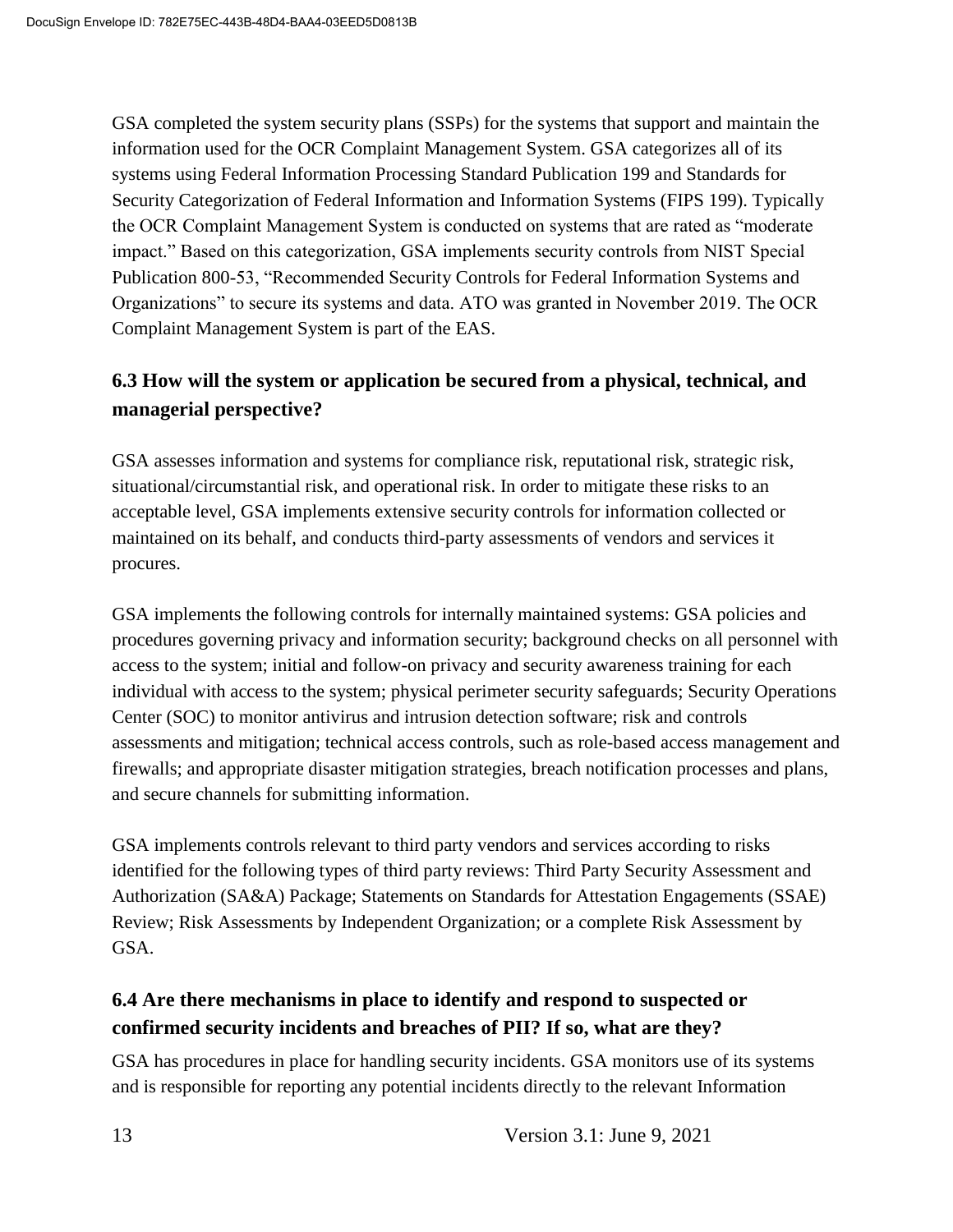Systems Security Officer. This Officer coordinates the escalation, reporting and response procedures on behalf of GSA. The procedures are outlined in GSA Order 2100.1M CIO GSA Information Technology Security Policy https://insite.gsa.gov/directives-library/gsa-informationtechnology-it-security-policy-21001m-cio?term=2100.1L CIO CHGE 1.

All OCR staff, such as federal employees, contractors, detailees, interns, or any other person performing services on behalf of OCR are responsible for immediately informing their supervisor of any potential PII incidents. OCR will take immediate, effective steps to remedy the situation in accordance with GSA policy 9297.2 CIO CIO CHGE 1 GSA Information Breach Notification Policy and OCR's Notice of Breach Confidentiality standard operating procedure. OCR's Deputy Associate Administrator or their designee shall notify GSA's Office of the Chief Information Security Officer via the GSA Office of Information Technology (IT) Service Desk within one hour of discovering the incident. Where the incident involves PII within the OCR Complaint Management System, GSA's Chief Privacy Officer must also be notified. Additionally, OCR shall comply with the direction of the CPO, in consultation with the Office of General Counsel (OGC) on what, if any, additional steps are required.

## **SECTION 7.0 INDIVIDUAL PARTICIPATION**

*GSA provides individuals the ability to access their PII and to correct or amend it if it is inaccurate. If GSA exempts a system or program from access, amendment and other provisions of the Privacy Act, it notifies the public of that exemption.*

## **7.1 What opportunities do individuals have to consent or decline to provide information? Can they opt-in or opt-out? If there are no opportunities to consent, decline, opt in, or opt out, please explain.**

Individuals seeking to initiate complaints or participating in the EEO complaint process are informed that their information will be used to process their complaint. Individuals may opt out of providing information if they choose, however this may limit the facilitation of the complaint.

#### **7.2 What procedures allow individuals to access their information?**

Individuals may not access their information, as the only individuals with access to the system are OCR staff.

#### **7.3 Can individuals amend information about themselves? If so, how?**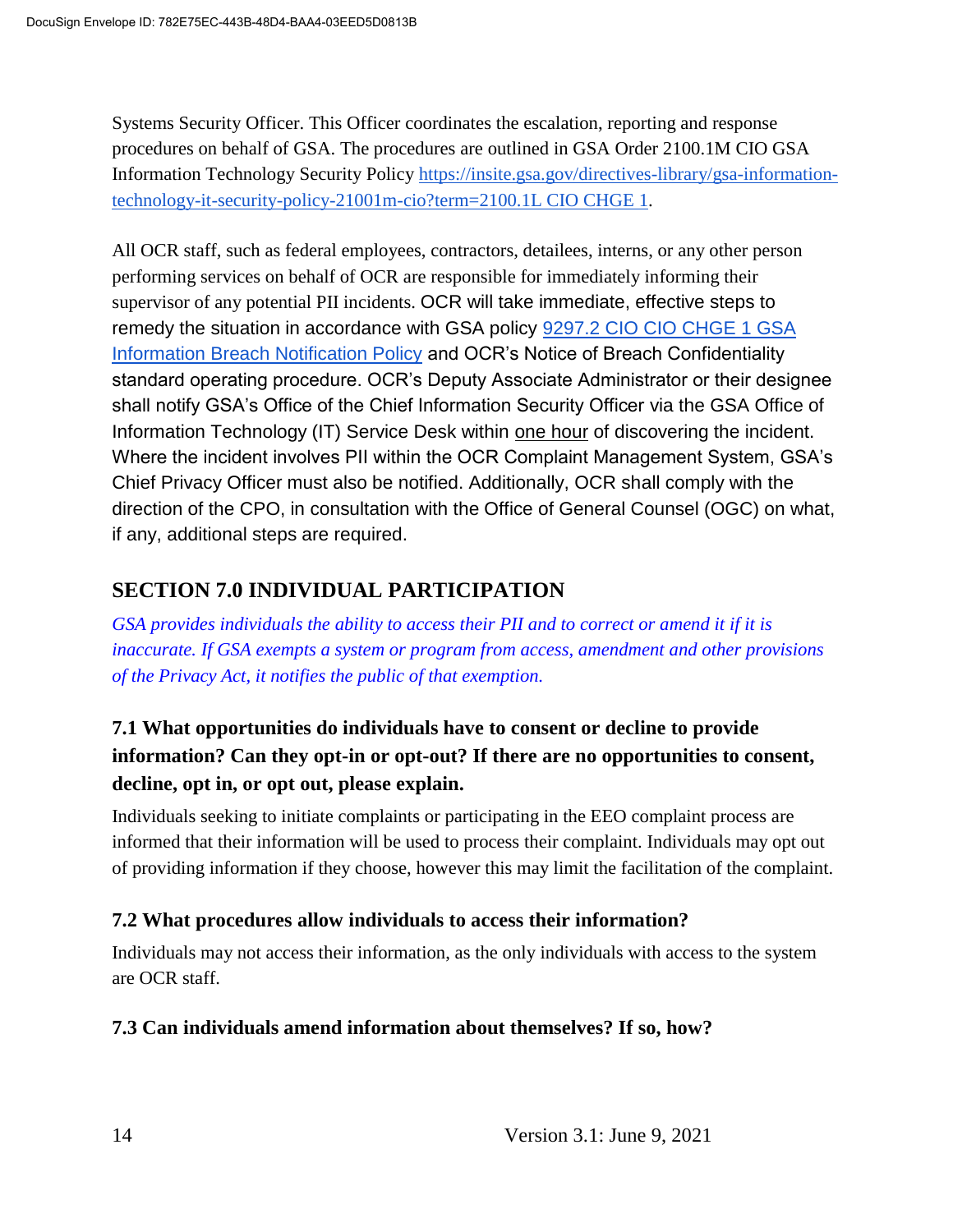Yes. Individuals that use the eFile system may amend their information before submitting an informal complaint. However, once the complaint is submitted, the individuals must contact OCR to amend the information from that point.

#### **SECTION 8.0 AWARENESS AND TRAINING**

*GSA trains its personnel to handle and protect PII properly.*

#### **8.1 Describe what privacy training is provided to users, either generally or specifically relevant to the system, application, or project.**

GSA requires privacy and security training for all personnel and has policies in place that govern the proper handling of PII.

#### **SECTION 9.0 ACCOUNTABILITY AND AUDITING**

*GSA's Privacy Program is designed to make the agency accountable for complying with the Fair Information Practice Principles. GSA regularly checks that it is meeting the requirements and takes appropriate action if it is not.*

#### **9.1 How does the system owner ensure that the information is used only according to the stated practices in this PIA?**

GSA requires privacy and security training for all personnel, and has policies that govern the proper handling of PII. GSA has also implemented security and privacy controls for its systems, including those that support the OCR Complaint Management System, and has limited access to those personnel with a need to know. Further, OMB requires the GSA to document these privacy protections in submissions for Information Collection Requests processed under the Paperwork Reduction Act.

As appropriate, GSA may identify individuals to act as a Contracting Officer's Representative (COR) to train third parties with whom it collaborates, and monitor third party performance. GSA proactively informs anyone who participates in the OCR Complaint Management System of its inherent privacy risks and the steps GSA takes to mitigate them.

All GSA systems are subject to periodic audits to ensure that GSA protects and uses information appropriately. As discussed above, GSA takes automated precautions against overly open access controls.